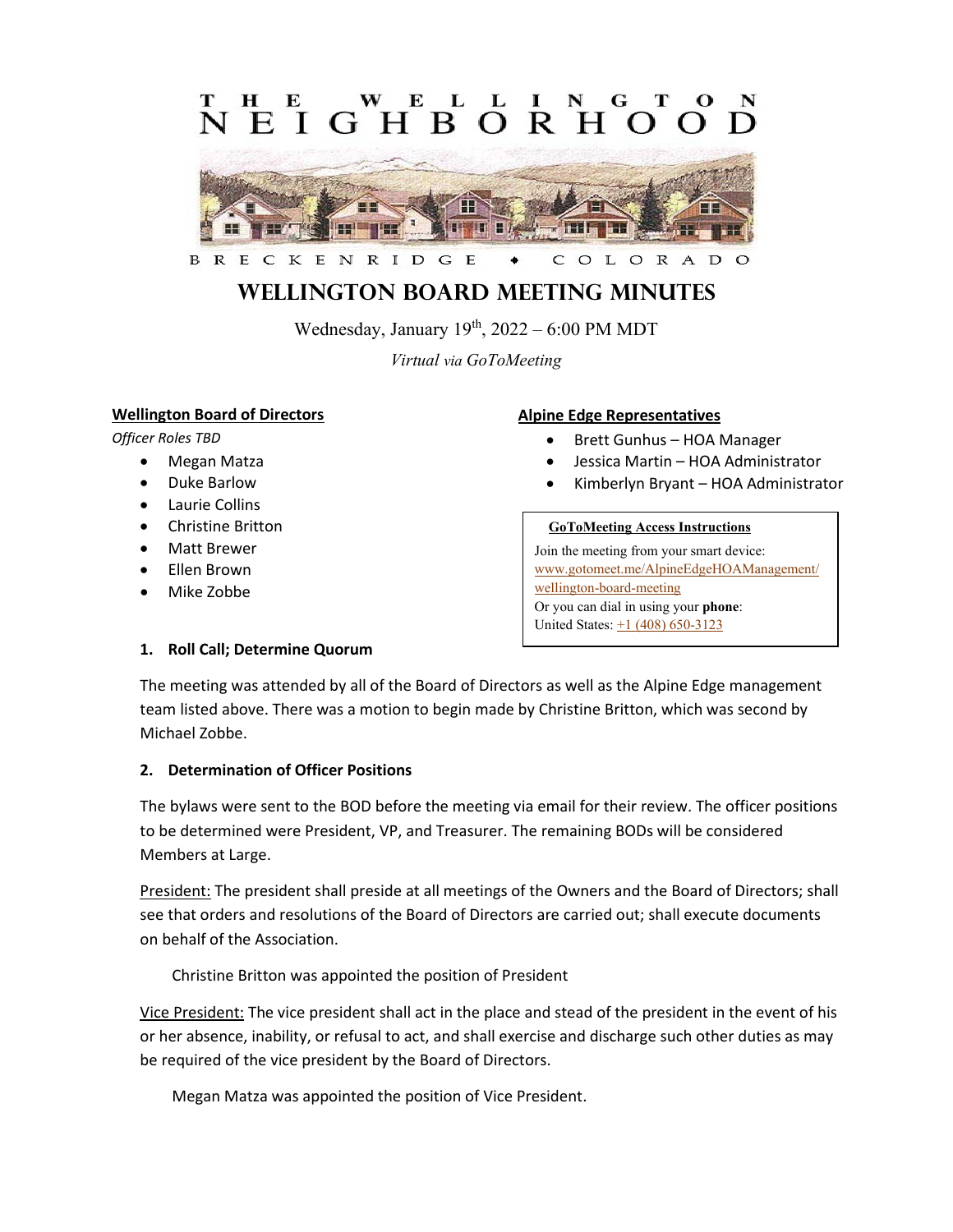Secretary: The secretary shall record the votes and keep the minutes of all meetings and proceedings of the Board of Directors and the Owners; keep the corporate stamp or seal of the Association, if any, and place it on all papers requiring said stamp or seal, if necessary; serve notice of meetings of the Board of Directors and the Owners; keep appropriate current records showing the Owners together with their addresses, and shall perform such other duties as required by the Board of Directors.

Duke Barlow was appointed the position of Secretary.

Treasurer: The treasurer shall receive and deposit in appropriate bank accounts all monies of the Association and shall disburse such funds as directed by resolution of the Board of Directors; sign all checks of the Association unless the Board of Directors specifically directs otherwise; keep proper books of account; at the direction of the Board of Directors, cause an audit of the Association books to be made; and prepare an annual budget and a statement of income and expenditures to be presented to the Owners at the regular annual meeting of Owners, and deliver a copy of each to the Owners.

Laurie Collins was appointed the position of Treasurer

There was a motion made to approve these individuals in these positions by Mike Zobbe, which was seconded by Ellen Brown. All in favor. None opposed

### **3. Annual Meeting Review**

#### A. Minutes

Brett informed the Board that the 2021 minutes were emailed to them via email and asked if any edits should be made before they are posted to the website. Christine informed AE that she noticed one typo in the last paragraph of the 2021 minutes. There were no other edits to be made at the time; however, Brett gave the Board another week to review and approve the minutes.

#### B. Parking

Parking did not seem to be as big of an issue as the Board previously thought it would be. Duke mentioned that there are areas of the neighborhood where there are frequent violators. Matt told the Board that when his daughter was in town, he was very aware of taking up a spot but while looking in the mornings, there seemed to be ample parking. Christine responded that it depends on where you are at in the neighborhood, it is not a big deal in her area but is in other parts of the neighborhood. Megan informed everyone that her area is bad about cars being parked in and blocking the alley, and it has become a nightmare trying to navigate the alley. The Board requested that AE be more on top of reaching out to people not using their designated parking places.

Christine said it is a double-edged sword because a couple of years ago, they were on top of it, but people would move their cars back and forth between spots when someone got on to them about being in one place for too long. Matt wants to know if winter may be affecting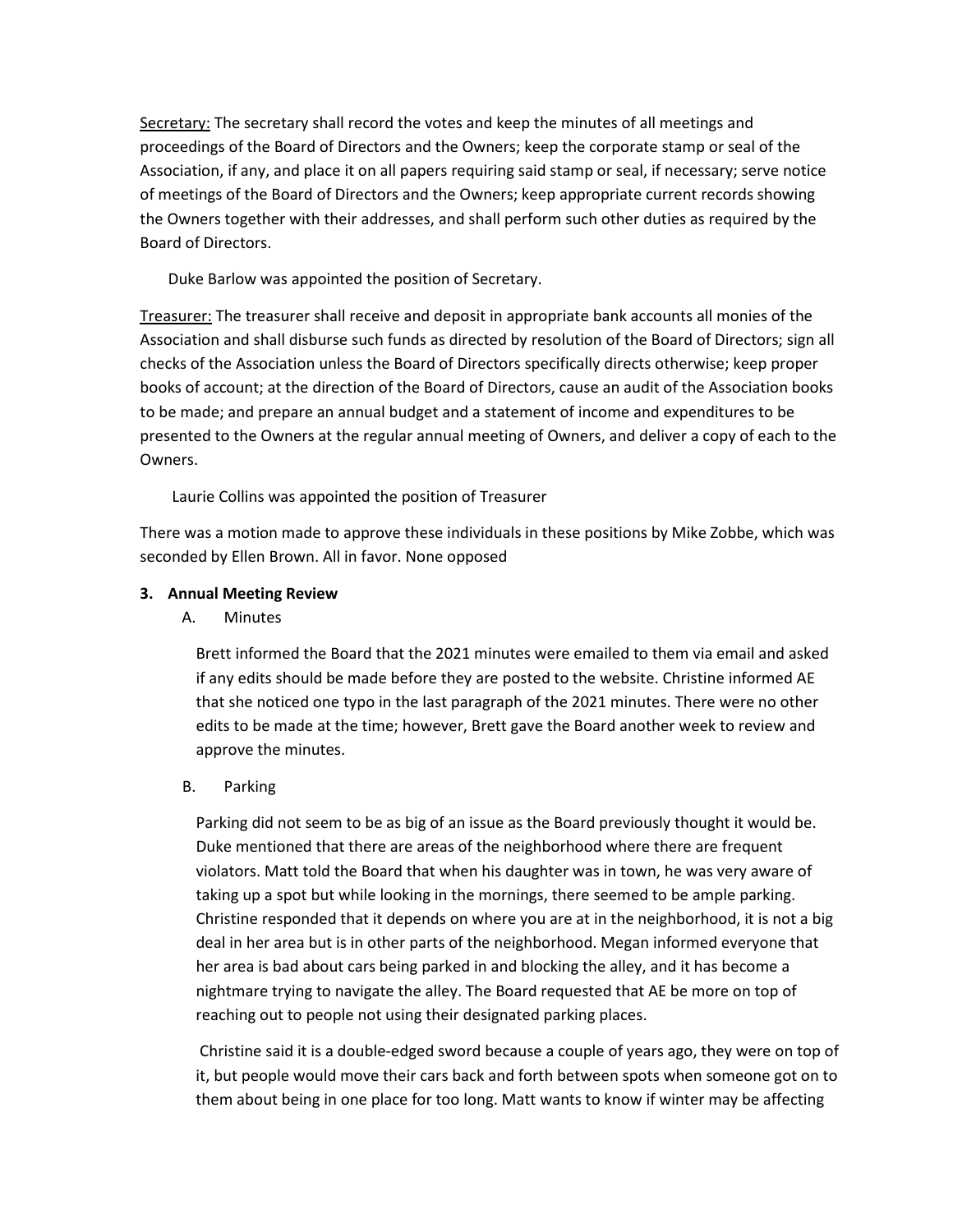the parking situation and Megan replied that it happens in her alley at all times of the year. Matt said probably time to send the owner a letter. Brett agreed and said we will send a letter to the owner. When the AE service team does the weekly drive-throughs, they will be taking note of the vehicles that are in the wrong places and will sticker them. If the BOD wants AE to change its protocol, that is a discussion to be had. Brett showed the Board the bid he received from BreckPark - Interstate Parking saying they are willing to monitor the area. They see taking on this contract as a revenue generator, which makes sense for them. Before he left the Board, previous BOD president, Ian Hamilton, recommended that information not be advertised to owners. The idea is that one spot in each area will become a permanent spot for purchase by owners. AE offered to invite them to be at the next meeting if the BOD wants and can get a new proposal from them by that time. Megan and Ellen had concerns regarding the possibility of having to reserve and pay a fee in advance for a guest spot. Brett agreed and informed the Board that not everything on the bid is accurate, so will need an updated proposal. Duke said that it would be a good opportunity to have a productive conversation. Megan would like to see an updated document along with Ian's notes. Brett will try to get something as soon as possible for the BOD to review.

Mike Zobbe said he gets questions about the process of deciding if we were to go to a feebased parking spot on each green, specifically what is the need to have a third party come in to manage it? Is it due to AE not being able to handle it? Brett informed him that most violations occur overnight, and AE does not monitor after hours. With BreckPark, The Association would have a more regulated system with some type of signage or QR codes. BreckPark would be able to easily drive through to check, where AE would have to physically check every parking permit. This is something AE would not be able to provide unless there were substantial fee increases and internal service process changes. Matt inquired whether BreckPark would be able to enforce the alleys as well. Brett believes they would be able to do that. Megan requested that Brett be sure to ask BreckPark about this. Christine asked if they do private neighborhoods. Brett is not sure but thinks so and will run it by them.

Matt asked if Brett heard back from the Postmaster regarding cluster mailboxes, but there has not been a response yet. Other Associations that AE services are asking to do the same thing but on a federal level and they are not getting funding. Wellington has a greater possibility, but the Post Office needs funding to get the correct equipment.

#### C. Future Elections – *Potential of 3rd Party Ballot Counting Service, etc.*

At the Annual Meeting, David Rossi asked if we could use a third-party ballot system for election voting in the future. Brett mentioned we have been doing an online ballot for a few years now and it gets smoother every year. Christine doesn't think anyone will hack into the Wellington website to vote for a neighborhood election, but if it will make owners more comfortable, we should do it. Duke offered to reach out to David to discuss this matter further. There were some gripes from Sean Fitzsimmons about the website and the lag in getting it updated. AE acknowledged this and has been more on top of getting the website updated. Sean also wanted to include a tool, so all submissions are uniform. Brett said there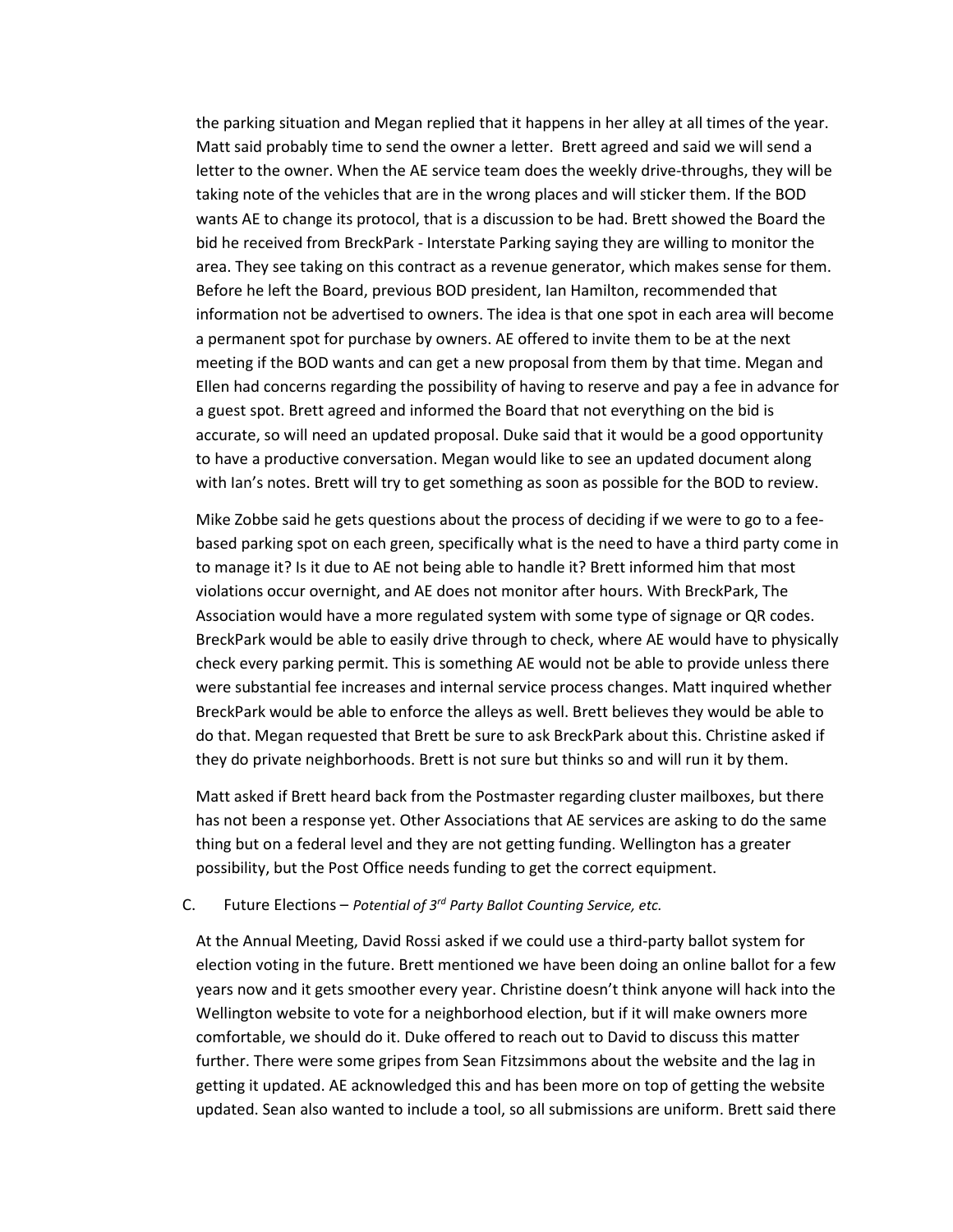was value in what he was proposing but the issue would be if he went against the DRC and didn't include them in his creation of the portal.

#### D. General 2021 Meeting Comments

Christine thought the Annual Meeting went well. Parking was a big topic and took a substantial amount of time in the meeting. Megan is interested in seeing the heavy opinions about what we should be doing with reserve funds. Laurie said if the owners want to change the purpose of the park, it would be a special assessment not a pull from reserve funds. Megan is interested to know if the Association did change Vernon to a dog park if insurance would change too due to dog bites.

Brett reminded owners that they could join the BOD meetings, but no one has joined. Board meetings are open to all, and dates are posted to the website. Brett asked if there were any new proposals that the BOD picked up on. Duke said that he picked up that people think Lincoln Park costs more than Wellington in maintenance fees. Laurie said we don't split our costs into classes, everything is even. Christine thinks it is due to the new landscaping at Wellington and having to use more water so it may seem like Wellington has more money. Brett agreed believes we should inform owners that we don't break it down that way and there are no benefits to one side getting more than the other; it is all one neighborhood. Megan also mentioned that the dues are reasonable, and she hasn't heard anyone say that the dues are being split unevenly between the neighborhoods. Brett mentioned that inflation, nationwide and even just in the county, has increased and BOD has been able to keep the dues flat. This is rare and if any owners would like to express their concern, Brett will explain this notable feat.

#### **4. Snow Removal Review**

AE addressed the issues in the narrow alley near Leap Frog Green and asked Megan if it improved. Megan said we haven't had a lot of snow recently, but it has been fine since then (under the circumstances). Christine noticed the shovelers have been focusing on the bridges super early and a lot of the time the concrete is dry. In her opinion, they have been crushing it. Megan agreed and added that the shovelers are doing an awesome job with greens too. There is some concern on the LP side. A mini plow is being used to scrape the sidewalks and owners noticed it is ruining the grass on either side. Mike agreed and said he has noticed the same thing. To get to the concrete, they are taking out some of the sod. He thinks once the snow melts it will look pretty bad. Christine mentioned that this is occurring on the main sidewalk from Bridge Street to Duke's house. Duke suggested putting up signs so they are aware of the issue and can mark out where they should be plowing. In the 2020 meeting, owners requested that shoveling begin earlier in the year. Brett said pulling the contract forward a bit may have helped but also could be due to minimal snow. Mike said using the mini plow is very efficient but thinks the plow may be wider than the sidewalk. Brett will have a discussion with Elco to have this remedied. Matt said once everything melts, there will be plenty of evidence.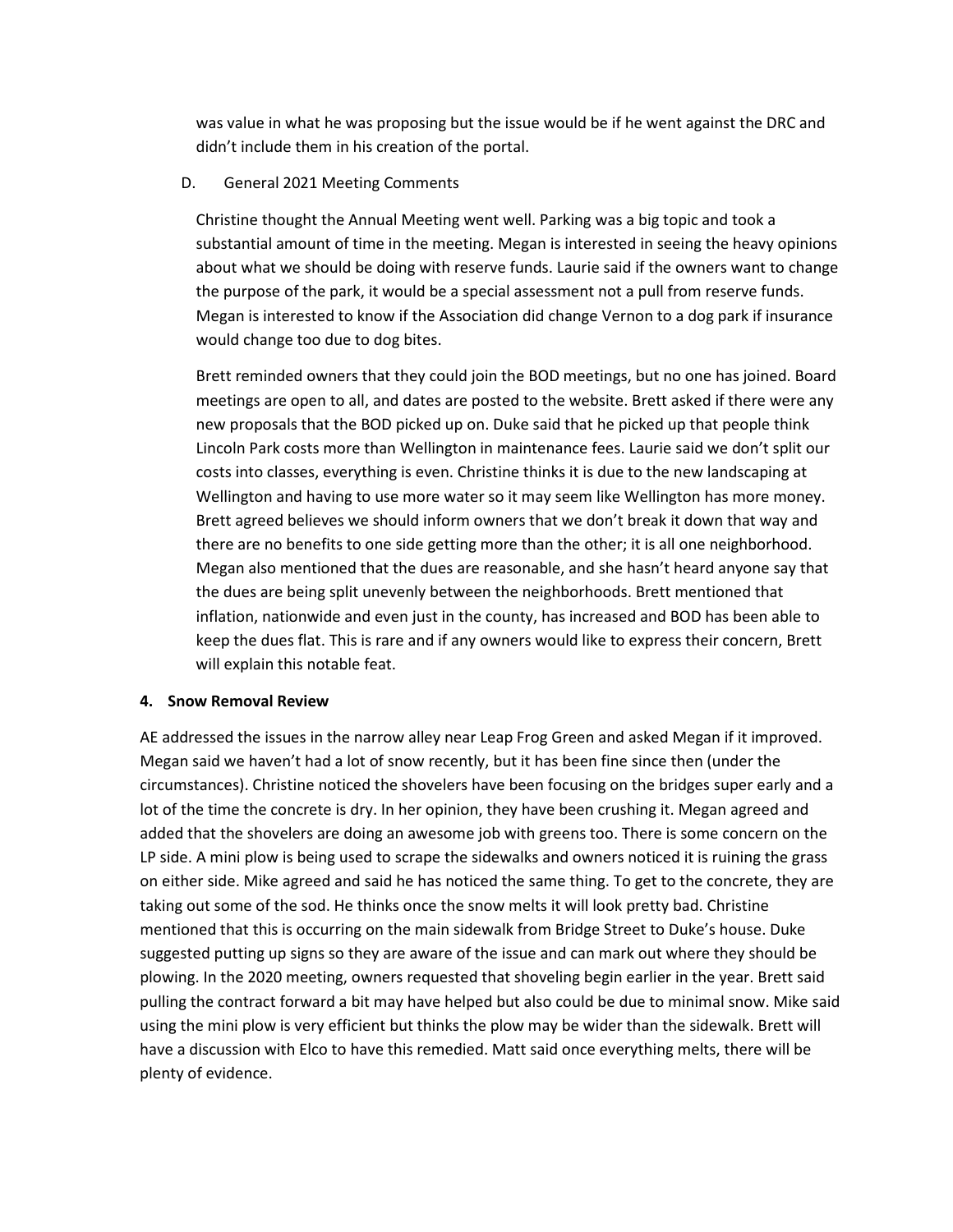Brett informed the Board of the situation at 88-Midnight Sun regarding the owner plowing the snow into the alley. AE has reached out and asked Better Views to make sure that full driveways are clear. Christine noticed that the shovelers are very open to helping owners out if you they out there shoveling. Megan wants to know whose job it is to keep the fire hydrants clear. The fire department issued reminders to make sure the fire hydrants remain clear. Brett thinks it is something we should at least make sure they are identifiable but open to the idea of owners "adopting" a fire hydrant. He believes it is likely an HOA thing so will want to address it with Better Views. Mike thinks, no matter who oversees it, they should take care not to push the snow up against the fire hydrants. Brett reached out to RWB to see if they had any information to pass along and the President of RWB (Jim Brook) said he was happy to ask around and see what suggestions they may have. AE could have them join the next meeting and Brett will also reach out to the Town and see what their advice is on handling this. Megan informed AE that in the alleys the snow piles are mostly on the left-hand side when they should be filling up the right side first to avoid the hydrants.

Brett asked if there are any areas in the neighborhood the BOD has deemed safety hazards. Mike thinks there hasn't been enough snow for it to be an issue.

Matt requested that if AE is going to be sending out parking notices, to also ask owners to check and dig out their gas meters from the snow. The Board agreed with this sentiment. Snow or falling icicles can damage meters and result in major damages. Megan suggested drafting a winter memo with all this information.

#### **5. DRC Discussion –** *Enforcement, Fines, Rulemaking, and Guidance*

Brett spoke with the DRC regarding their November meeting. It started with a review of an owner's proposal which brought on a greater discussion about the town incentivizing things that the DRC doesn't want to incentivize themselves. Parking had a big thing to do about it. Parking has become an issue due to more demand but supplies not increasing. If any projects come in about parking, the DRC sees it as a benefit for the community. The more parking the fewer cars in the guest spots. Brett offered to invite Leigh from DRC to the next meeting.

Megan believes a discussion should be had with the town. If the town is approving everything and the DRC isn't approving anything, it makes the Association look like the bad guys. Brett said if the DRC is to approve these projects, it will set a dangerous precedent. Duke recommended talking to the DRC first and Interstate Parking second. This is all predicated on expanding housing but having expanded parking spaces as well. Both topics will need to be on the agenda for next month. Christine mentioned the idea of a "bonus room" and renting it out as a studio to be affordable housing. Duke replied that in the LP neighborhood, you can't build a bonus room without also providing a parking spot for it. Megan thinks this is a rule in phase 2 – Lincoln Park but not phase 1 – Wellington. It was agreed that a DRC member should be at the next meeting to help flesh out details and requirements.

Ellen would love to try to support additional parking for the Town but knows what a nightmare it is. She would like to know many spots do we need to accommodate residents that are already here?